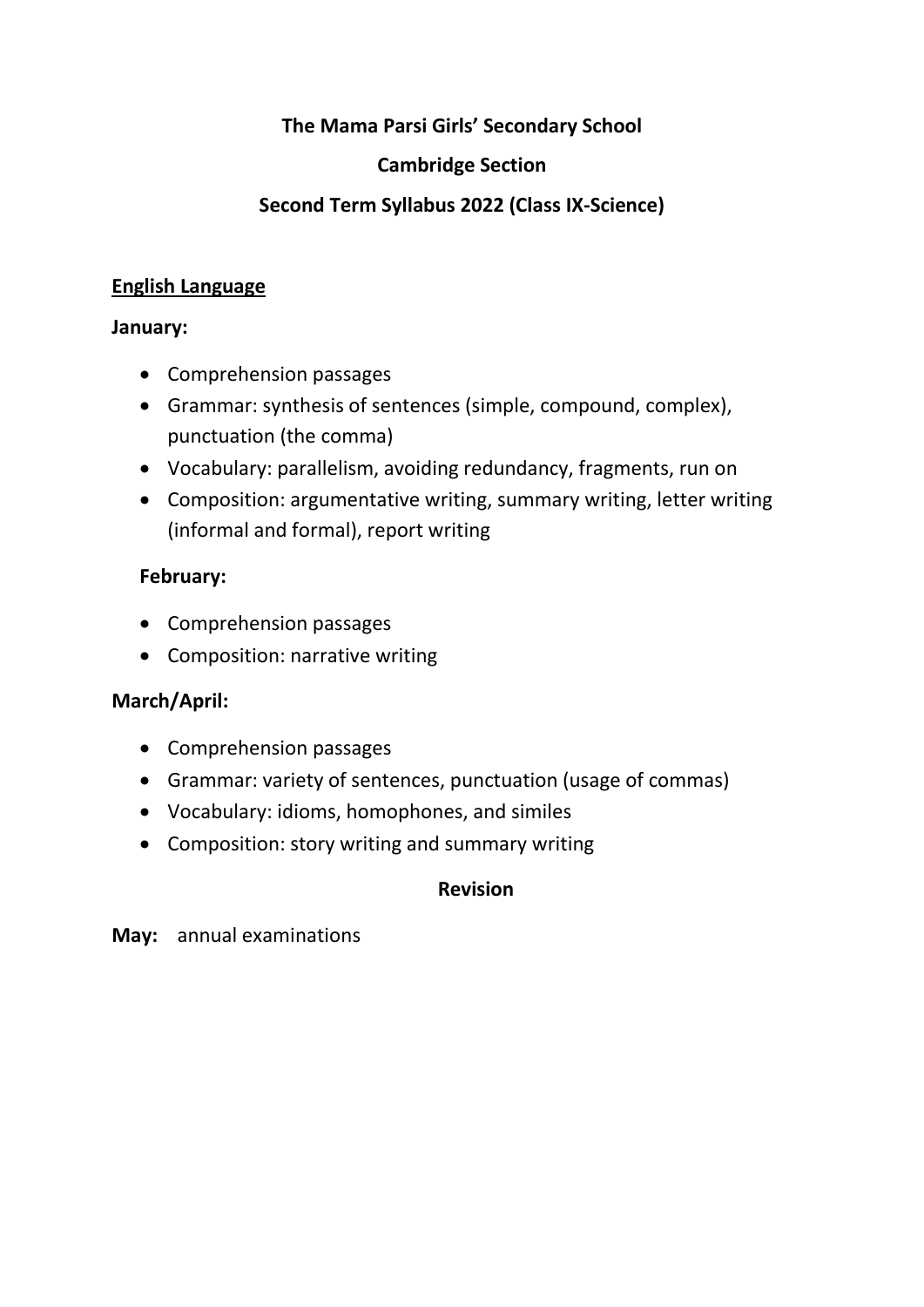# **English Literature**

BOOKS PRESCRIBED: Lord of the Flies, Doctor Faustus

NOTE: Students must have read the novel and the play at least once before the start of the term.

| <b>JAN '22</b> | <b>Lord</b> of The Flies (chapter 8-9 along with practice<br>questions) Doctor Faustus (Sc 7, chorus 2)<br>Poem: From Long Distance by Harrison  |
|----------------|--------------------------------------------------------------------------------------------------------------------------------------------------|
| <b>FEB '22</b> | Lord of The Flies (chapter 10 -11 along with<br><b>practice questions)</b> Doctor Faustus (Sc 8, Chorus 3)<br>Poem: The Telephone Call by Adcock |
| <b>MAR '22</b> | <b>Lord</b> of The Flies (chapter 12 along with practice<br>questions) Doctor Faustus (Sc 9 and 10)<br>Poem: Request to a Year by Wright         |
| <b>APR '22</b> | <b>Lord</b> of The Flies (practice questions)<br>Doctor Faustus (Chorus 4, Sc 11, Epilogue) &<br>revision                                        |
| <b>MAR' 22</b> | <b>FINAL EXAMS</b>                                                                                                                               |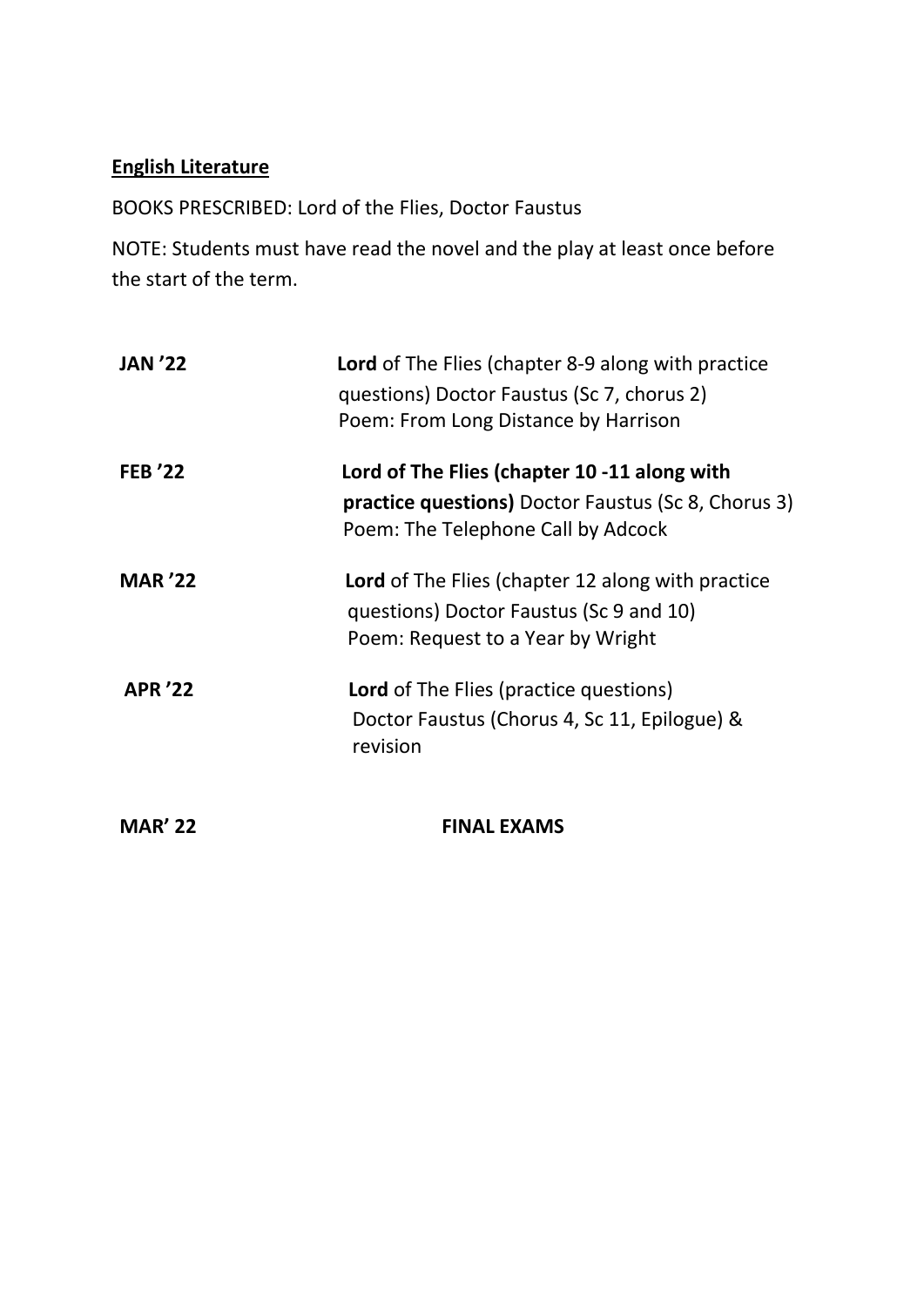# **Mathematics**

| <u>Book:</u>  | New Syllabus Mathematics Book 2 and 3 (7th Edition)    |
|---------------|--------------------------------------------------------|
| January:      | Chapter 3 Linear Inequalities in one variable          |
|               | Chapter 2 Linear Graphs and Simultaneous Linear        |
|               | (Book 2: 2.2) (Teacher given handouts)<br>Equations    |
|               |                                                        |
| February:     | Chapter 11 Congruent and Similar Triangles             |
|               | Chapter 12 Area and Volume of Similar Figures and      |
|               | Solid                                                  |
| <b>March:</b> | Sets (Teacher given handouts)                          |
|               | Statistical diagrams (Book 2: 16.4-16.6)<br>Chapter 16 |
|               |                                                        |
| April:        | Chapter 5<br>Application of Mathematics in Practical   |
|               | <b>Situations</b>                                      |
|               | Revision                                               |
| May:          | <b>Annual Examination</b>                              |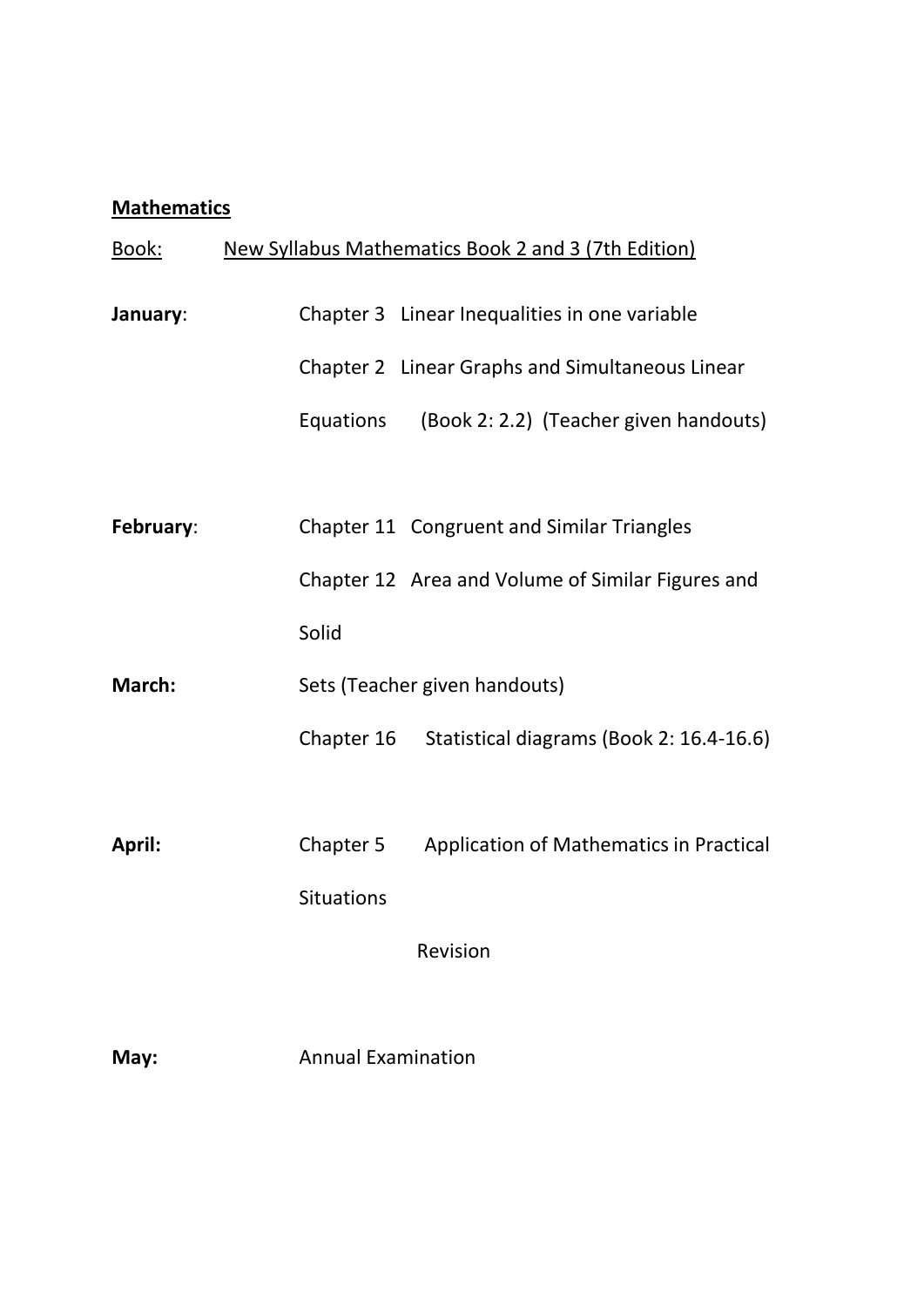**Biology**

| <b>Books prescribed</b> |                            | 1. A Course book for O' Level by Lam Peng         |
|-------------------------|----------------------------|---------------------------------------------------|
|                         |                            | 2. Biology: D.G.Mackean                           |
|                         |                            |                                                   |
| <b>JANUARY 2022</b>     | <b>TOPIC</b>               |                                                   |
|                         | <b>Transport in humans</b> |                                                   |
|                         | <b>Blood composition</b>   |                                                   |
|                         |                            | Features of blood vessels                         |
|                         |                            | Blood circulation (single and double circulation) |
|                         |                            |                                                   |
| <b>FEBRUARY 2022</b>    |                            |                                                   |
|                         |                            | Features of heart and circulation                 |
|                         |                            | Blood pressure and pulse rate                     |
|                         |                            |                                                   |
| <b>MARCH 2022</b>       |                            | Nutrition in plants                               |
|                         |                            |                                                   |
| <b>APRIL2022</b>        |                            | Classification of plants and animals              |
|                         |                            | Concept and use of a classification system        |
|                         |                            | Features of organisms                             |
|                         |                            |                                                   |
|                         |                            |                                                   |

# **MAY 2022 FINAL EXAMINATION**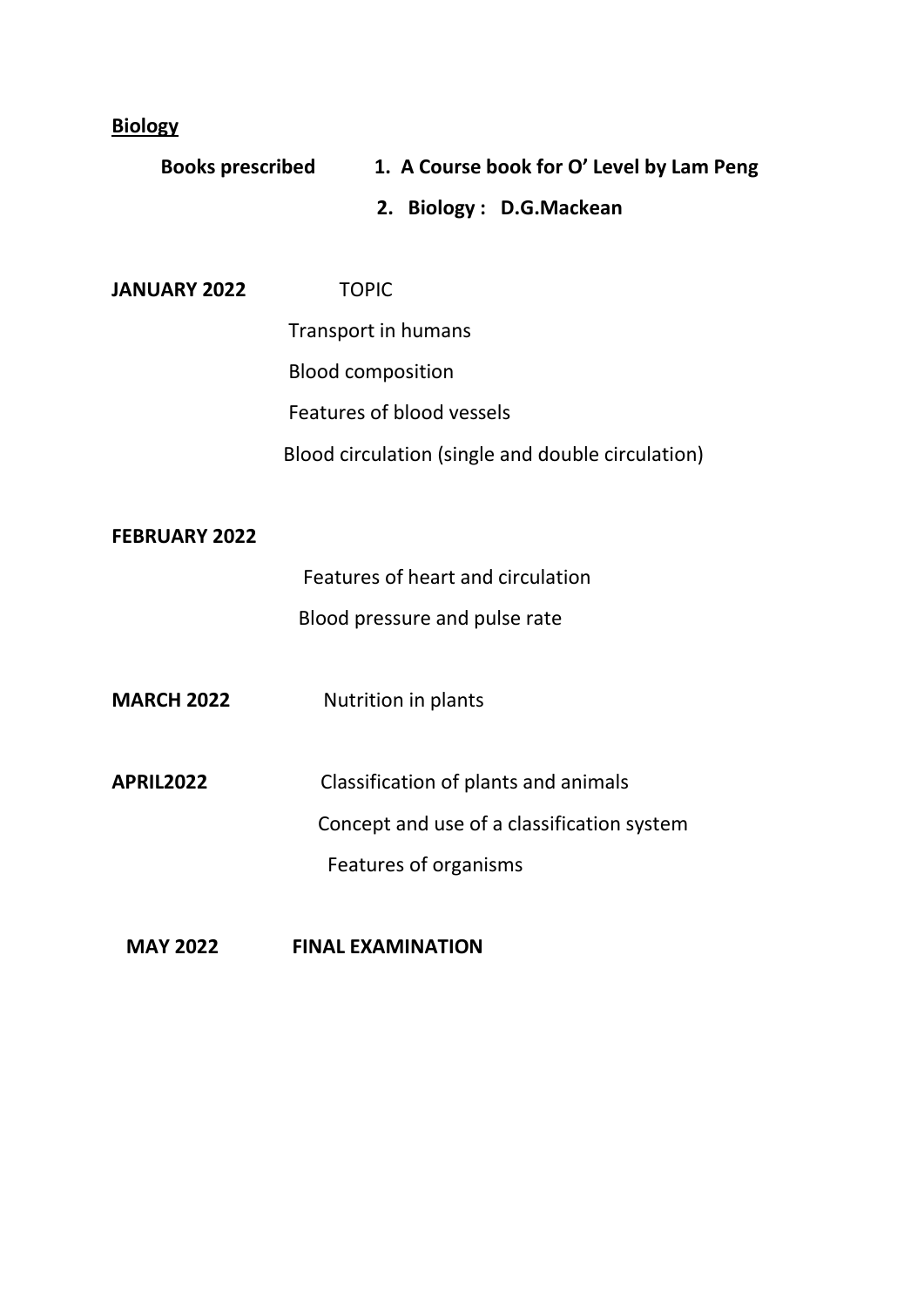### **Physics:**

#### **January:**

### **Electrical quantities**

Electrical charge Electrical current Electromotive force and potential difference Resistance

#### **February:**

#### **Electric circuits**

Circuit diagrams and circuit components Series and parallel circuits

#### **March:**

### **Kinetic particle model of matter**

States of matter Particle model

#### **April:**

### **Thermal properties and temperatuare**

Thermal expansion of solids, liquids and gases Specific heat capacity Melting, boiling and evaporation

# **Transfer of thermal energy**

Conduction **Convection** Radiation Consequences of thermal energy transfer

#### **May: Annual Examination**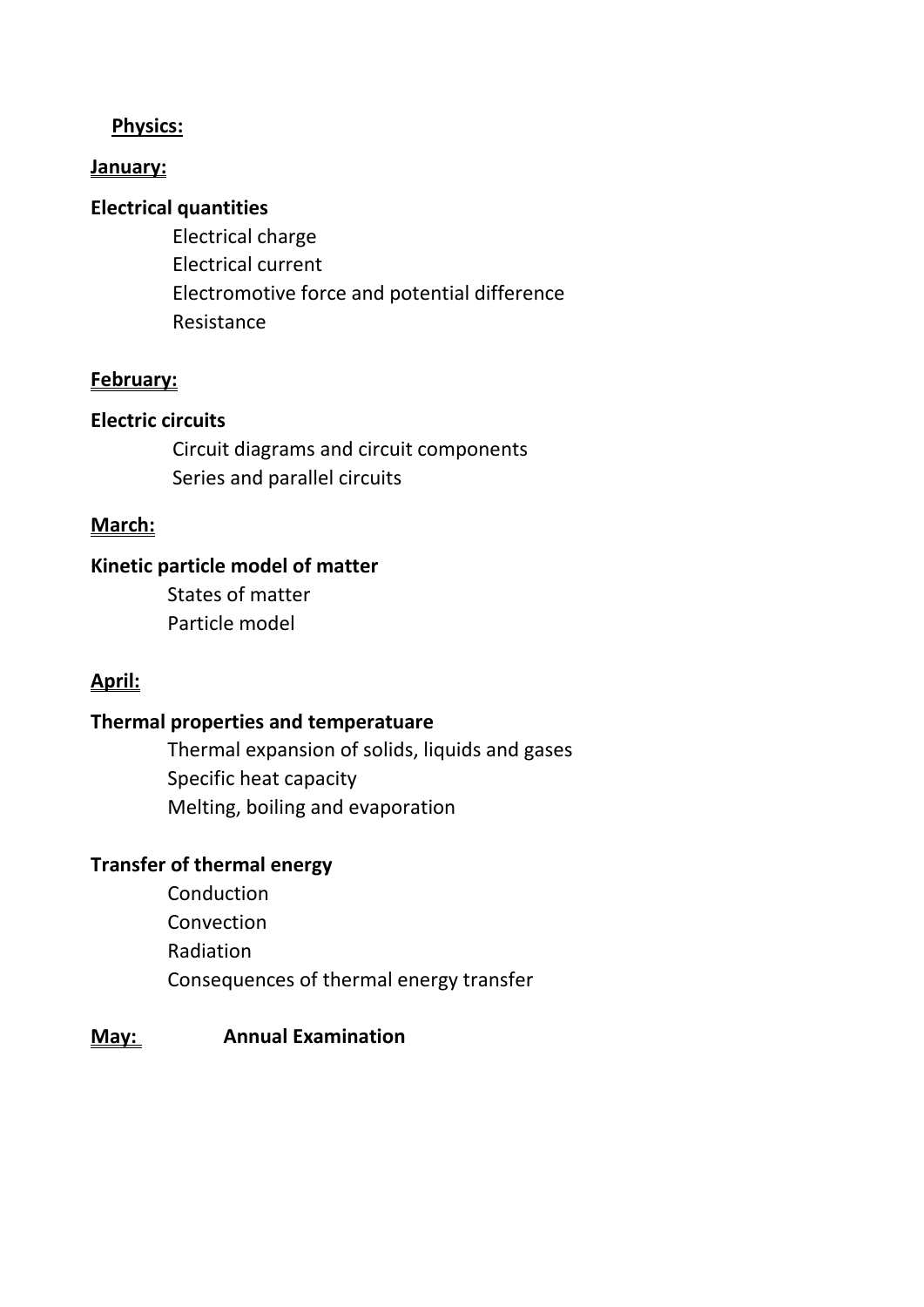### **Chemistry:**

#### **January 2022**

- 5. Chemical Energetics
- 5.1 Exothermic and Endo thermic reactions

### **February 2022**

- 7.1 Acids, bases and salts
- 7.2 Oxides
- 7.3 Preparation of Salts

### **March 2022**

- 12 Experimental Techniques and chemical analysis
- 12.1 Acid-base Titrations
- 12.5 Identification of ions and gases

# **April 2022**

- 6 Chemical Reactions
- 6.4 Redox
- 9 Metals

**May 2022**

### **Annual Examination 2022**

| Name of the book |                                                      | <b>Author's Name</b>     |  |
|------------------|------------------------------------------------------|--------------------------|--|
|                  | <b>Text Book</b>                                     |                          |  |
|                  | <b>Chemistry Matters</b>                             | Tin Yan Toon             |  |
|                  | <b>Reference Books</b>                               |                          |  |
|                  | 1. Chemistry 'A course of O level'                   | Christopher. N. Prescott |  |
| 2.               | Fundamental Chemistry for Cambridge Gallagher Ingram |                          |  |
| 3.               | Chemistry for Cambridge o level                      | Derek Mc Monagle         |  |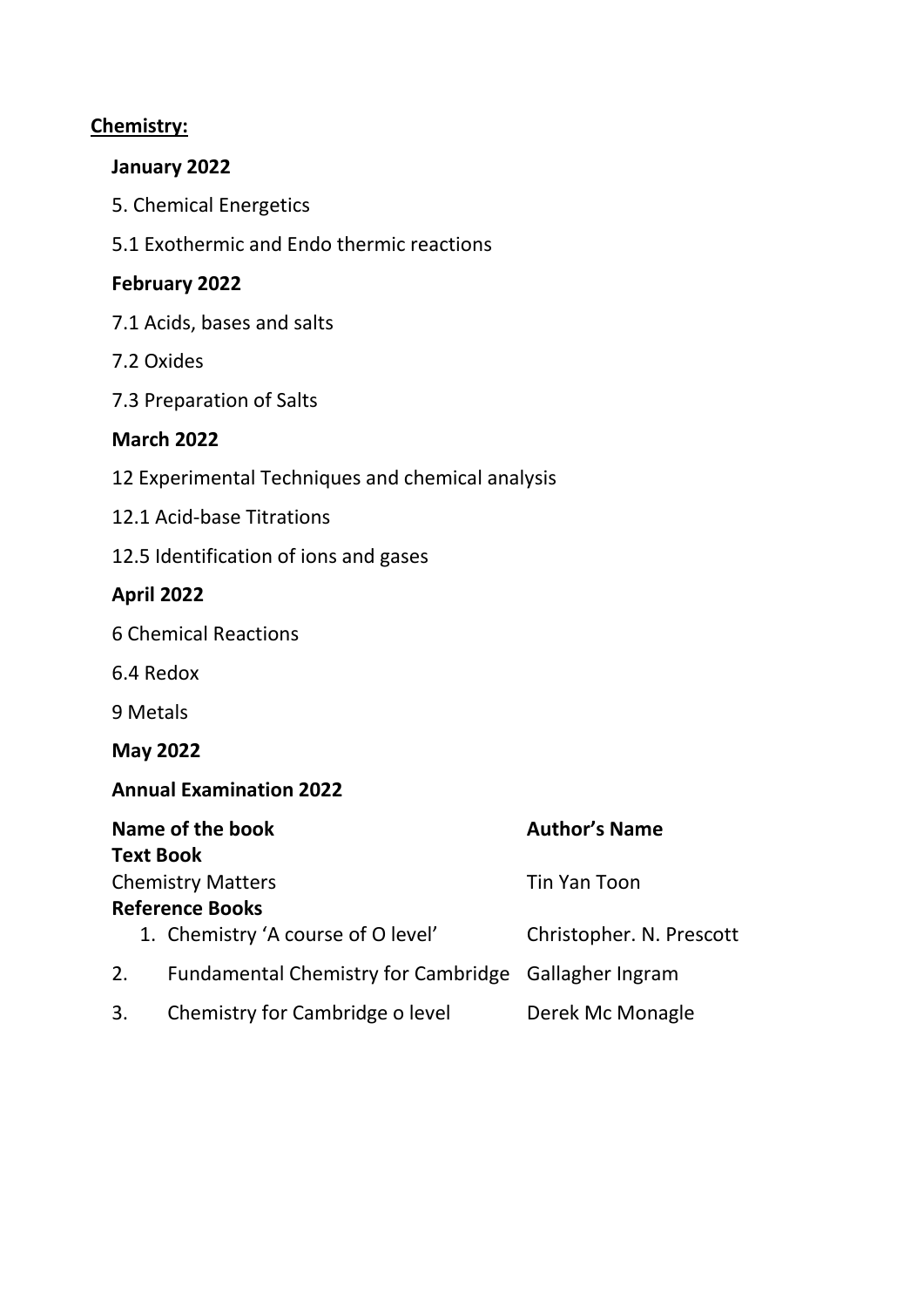# **Geography**

Books prescribed: The Environment of Pakistan-Huma Naz Sethi

| January         | Fishing.                              |
|-----------------|---------------------------------------|
| <b>February</b> | <b>Water Resources.</b>               |
| <b>March</b>    | Agriculture-Problems and solutions.   |
| <b>April</b>    | Major Crops of Pakistan.<br>Revision. |
| May             | Annual Examination.                   |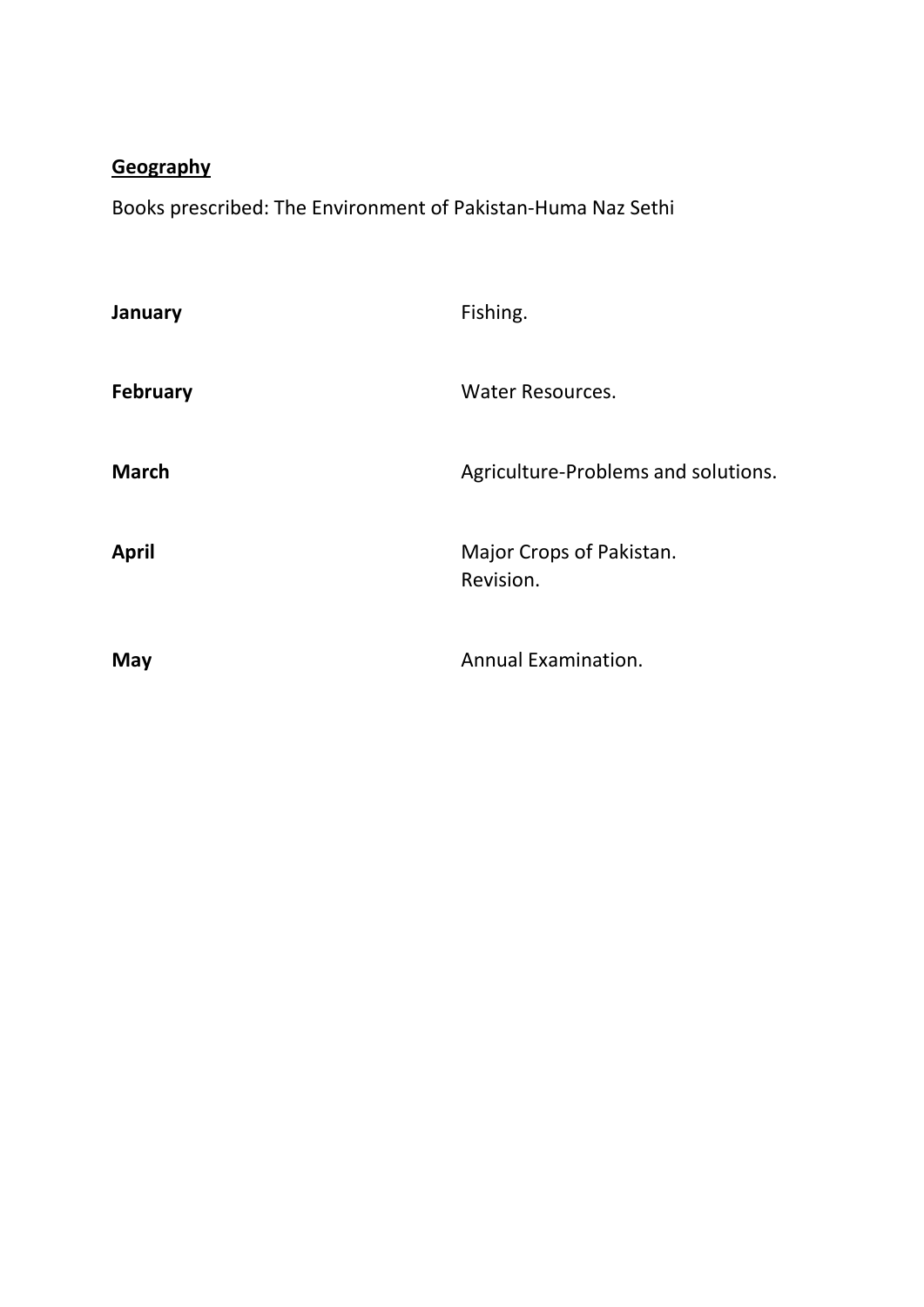#### **History:**

Books prescribed:

1. The History and Culture of Pakistan (New Edition) Nigel Kelly 2. Pakistan A Historical and Contemporary Look (Revised Edition) Farooq Naseem Bajwa

| <b>MONTH</b>                           | <b>TOPICS</b>                            |
|----------------------------------------|------------------------------------------|
| January 2022<br>Early 20 <sup>th</sup> | -Development of Pakistan Movement during |

Century (1900-1919)

| February          | -Khilafat Movement in advancing the |
|-------------------|-------------------------------------|
| Cause of Pakistan |                                     |

Movement (1919-1922) (includes p.66)

-Success of Pakistan Movement

(1927-1939)

March :  $\cdot$  -Success of Pakistan Movement (1939-1947)

-Establishment of an independent

nation between 1947-8

Allama Iqbal and Rehmat Ali

April  $\qquad \qquad : \qquad \qquad$  -Contributions of Quaid-e-Azam,

 **Revision**

May : **Annual Examination**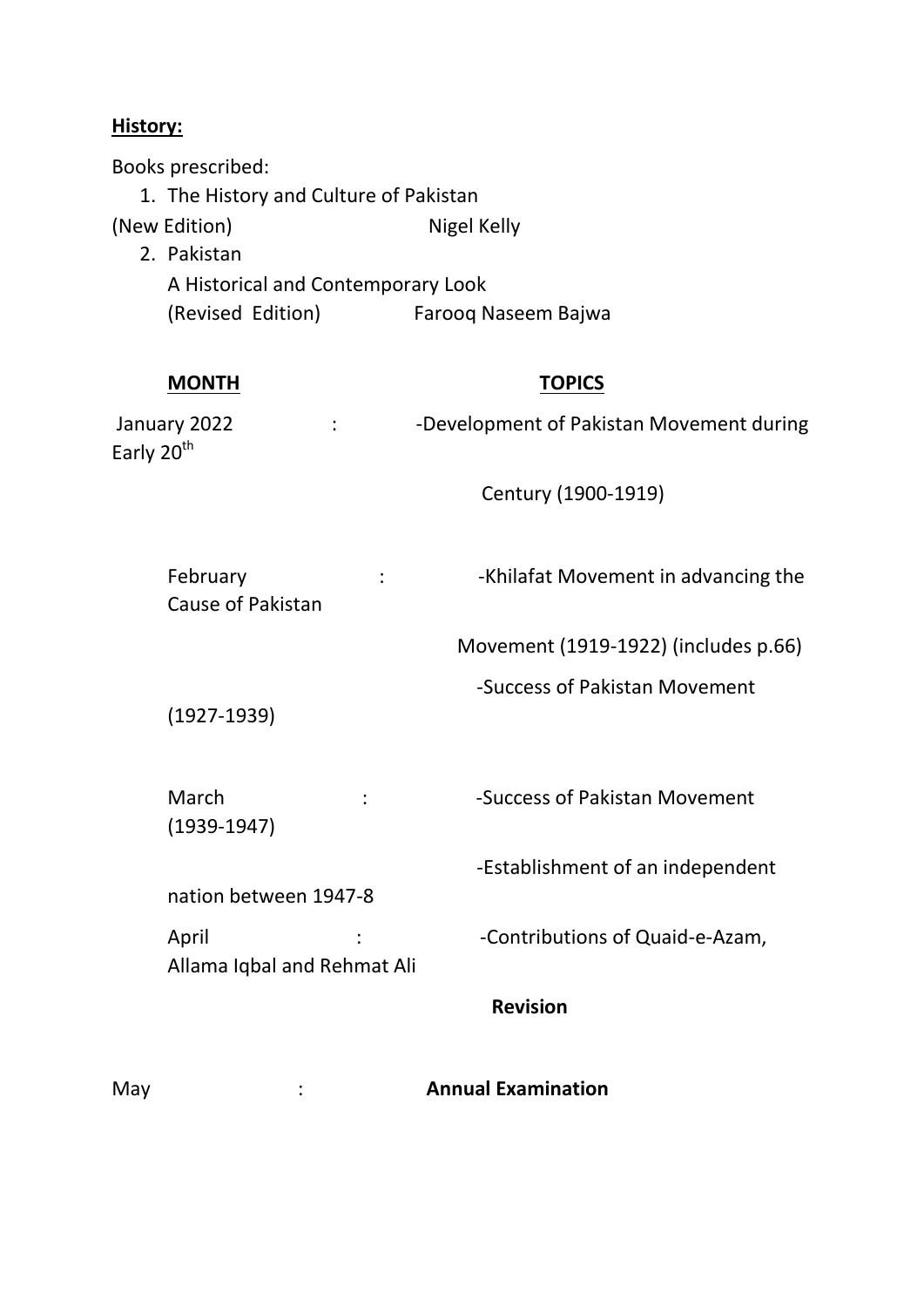# **Computer Science**

Book Prescribed: Cambridge IGCSE and O Level Computer Science Course book (2<sup>nd</sup> edition) DAVID WATSON & HELEN WILLIAM and Past Papers

**Theory**

#### **January**:

Topic:2.2.3: Check Digit (ISBN)

Unit 3.2: Input and Output devices

- Barcode Scanner
- QR Codes
- Digital Camera
- Keyboard

#### **February**:

- Microphones
- Optical Mouse
- 2D and 3D Scanners
- Touch Screens

#### **March:**

Unit 3.2.2: Output Devices

- Actuators
- Light projectors
- Printers & 3D Printers
- LED & LCD Screens
- Loud Speaker

#### **April: Unit 3.2.3: Sensors**

Unit 3.3: Data Storage

#### **May : Revision & Final Examination**

#### **PRACTICAL**

Unit 8: Programming

Hands on practice: Python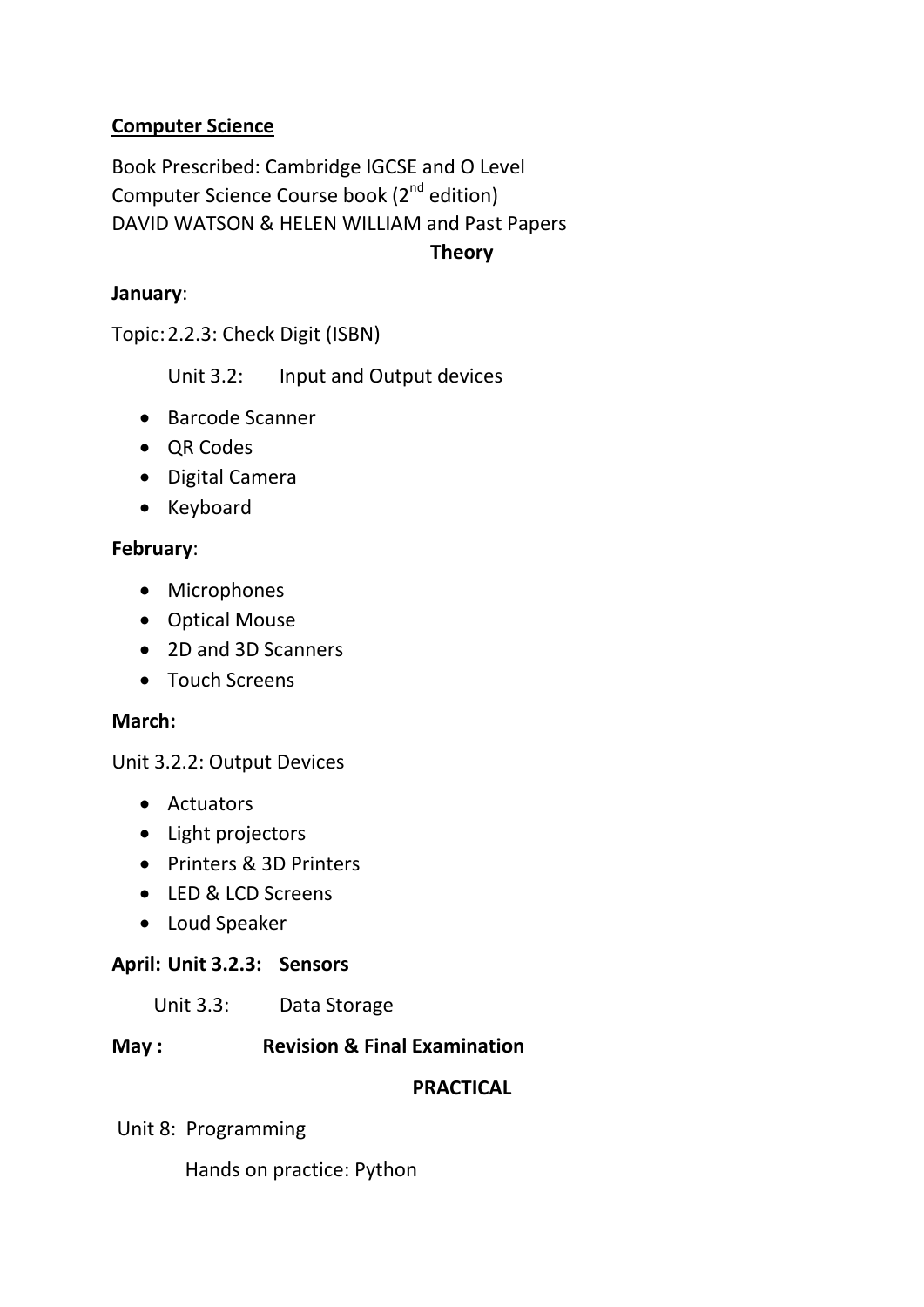# **Urdu**

BOOK PRESCRIBED: GUL HA E URDU

URDU O LEVEL SYLLABUS A

MURATTIB O MUALLIF

# MUJEEB UR REHMAN

| January :     | prose: Over Coat (Ghulam Abbas)                             |  |  |
|---------------|-------------------------------------------------------------|--|--|
|               | Lang: Bayan, Tafheem                                        |  |  |
|               | <b>February:</b> Poetry: Abstract Art (Syed Muhammad Jafri) |  |  |
|               | Behas, Tafseel<br>$\mathsf{Lang}$ :                         |  |  |
| <b>March:</b> | Prsoe: Qader e Ayaz                                         |  |  |
|               | Lang: Daleel, Unseen passage                                |  |  |
| April :       | Lang: Tafheem, Daleel<br>Revision                           |  |  |
| May           | : Annual Examinations                                       |  |  |